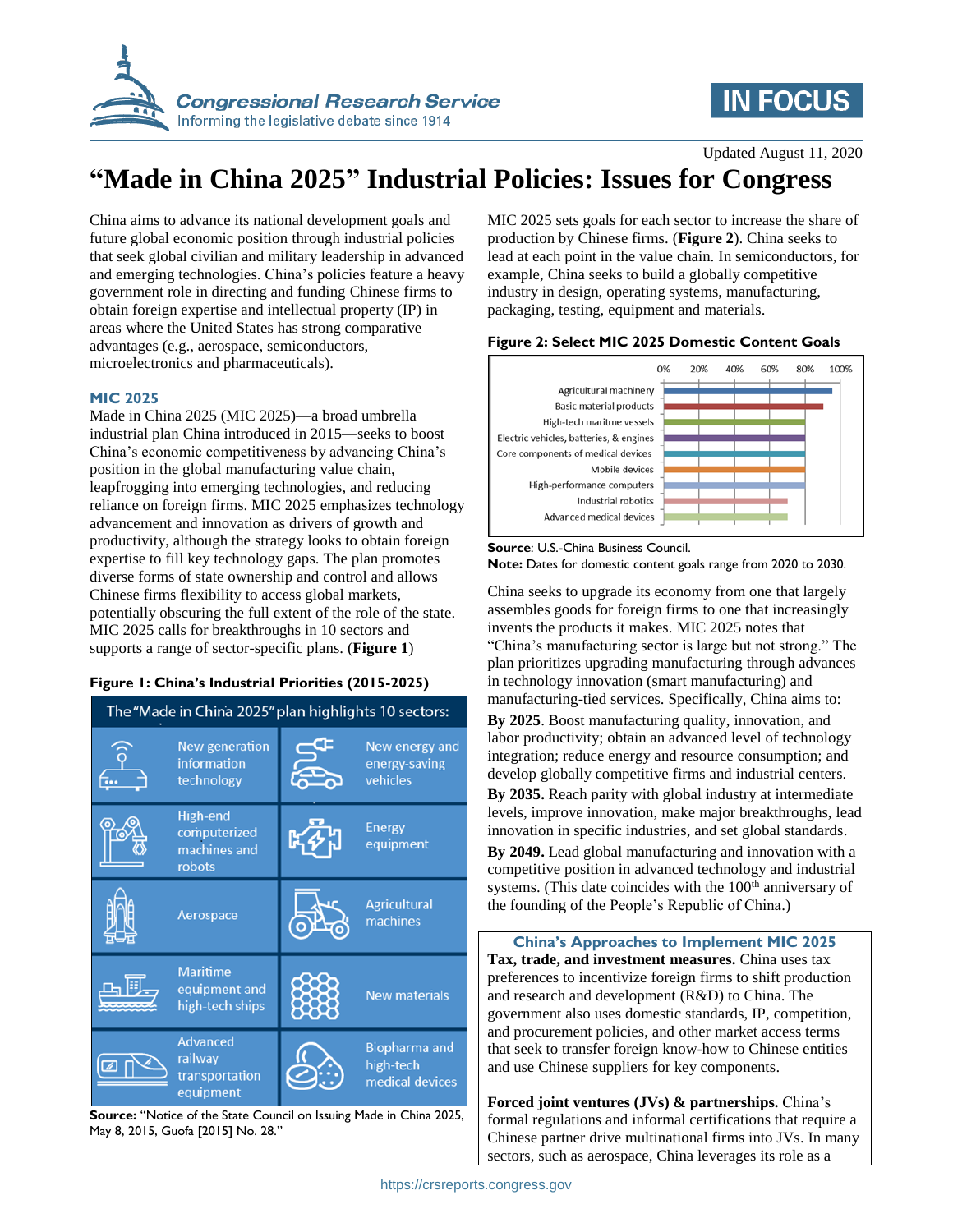major purchaser to press for joint ventures and technology transfer in order to develop indigenous capabilities.

**Government subsidies.** Chinese government guidance funds (GGFs) channel state funding to Chinese companies in support of domestic R&D and overseas acquisitions. As of March 2018, an estimated 1,800 GGFs linked to MIC 2025 were collectively valued at \$426 billion. GGFs often take a stake or board seat in firms they fund and can influence corporate decisionmaking.

**Foreign acquisitions.** GGFs target and fund strategic acquisitions that appear to build Chinese capabilities through control of foreign corporate expertise, IP, talent pools, and ties to suppliers and customers.

**Technology licensing & equipment.** Foreign technology and equipment fill key gaps in China's current capabilities. Chinese firms are active in U.S.-led open source technology platforms (e.g., RISC-V, the Open Compute Project, and the ORAN Alliance). Since 2014, U.S. semiconductor machinery exports to China have increased three-fold as China seeks to make its own integrated circuits.

**Talent recruitment.** China encourages the return of Chinese expatriates, the hiring and exchange of foreign talent. Many Chinese technology firms (e.g., Alibaba, Baidu, Tencent, and TikTok) have U.S. R&D centers that partner with universities and leverage U.S. talent.

#### **U.S. and International Concerns**

MIC 2025 has been a major U.S. policy focus because of the tactics it has intensified, including technology transfer, licensing and joint venture requirements, state-directed IP theft, and government-funded acquisitions of companies in strategic sectors. Chinese officials contend that the MIC 2025 plan is transparent, open, and nondiscriminatory, and that domestic content goals are not mandates. Many in the U.S. and foreign business and academic communities assess the potential risks and distortions differently.

- A 2017 study by the U.S. Chamber of Commerce concluded "MIC 2025 aims to leverage the power of the state to alter competitive dynamics in global markets in industries core to economic competitiveness. By targeting and channeling capital to specific technologies and industries, MIC 2025 risks precipitating market inefficiencies and overcapacity, globally."

- A 2016 study by the Mercator Institute for China Studies warned that China's acquisitions aim "to systematically acquire cuttingedge technology and generate large-scale technology transfer. In the long term, China wants to obtain control over the most profitable segments of global supply chains and production networks."

- A 2019 study by the Organisation for Economic Co-operation and Development (OECD) found that Chinese semiconductor firms overwhelmingly benefitted from below-market government equity injections as compared to other global firms. The OECD concluded that the state role is more pervasive in China's industry than formal ownership reflects because of the opaque nature of government shareholding and funding.

advantaging Chinese firms, distorting global trade and investment patterns, advancing China's influence overseas, and strengthening China's technological and military capabilities. In 2018, the Administration invoked Section 301 authorities and, since that time, has imposed tariffs on MIC 2025 products and other imports in response to findings that China's IP, innovation, and technology policies were unfair and harmed U.S. stakeholders. A phase-one deal, signed in January 2020, aimed to boost U.S. exports, but prospects for talks on China's industrial policies—pushed to phase two— remain uncertain.

The United States has tightened technology transfer to China through scrutiny of academic exchanges and strengthened foreign investment review (P.L. 116-801) and export control authorities (P.L. 115-232). The Department of Justice has ramped up law enforcement to counter China's theft of U.S. technology and know-how. Since May 2019, the Administration has tightened control over dualuse exports to China's telecom firm Huawei, restricted the use of universal funds to purchase Huawei equipment, and sought to dissuade foreign governments from using Huawei products in their 5G networks. To implement export control reforms and counter China's military-civil fusion program—that seeks to leverage commercial gains for military development—the Administration is moving to cancel civilian end-user license exemptions for national security items, and require more detail on end-users and a second U.S. license for technology re-exports from Hong Kong to mainland China. To bolster U.S. capabilities, the U.S. government negotiated with Taiwan's leading chip fabricator, Semiconductor Manufacturing Company (TSMC), to build a \$12 billion 5-nanometer chip foundry in Arizona. Congress is considering related provisions to boost U.S. industry in the National Defense Authorization Act for FY2021 (S. 4049).

#### **Issues for Congress**

Congress may wish to explore the effectiveness of U.S. authorities and global rules in addressing Chinese industrial policies that include state control of companies, subsidies, and technology transfer. Congress could press for meaningful progress in U.S.-Europe-Japan talks on these issues in advancing new rules, approaches, and joint action. Congress also may wish to more closely examine the economic benefits and risks in current U.S. technology ties with China over a longer-term trajectory. China still depends on U.S. technology, IP, and expertise, giving the United States leverage and policy choices about whether and how to counter or advance China's industrial policies. While some aspects of technology cooperation with China are currently commercially significant for U.S. companies, many experts assess that the transfer of U.S. technology, capabilities, and tools to China could undermine the competitiveness of U.S. firms over time.

**Karen M. Sutter**, Specialist in Asian Trade and Finance

**IF10964**

#### **U.S. Policy Response**

The Trump Administration has moved to address MIC 2025 and other Chinese policies that it sees as unfairly